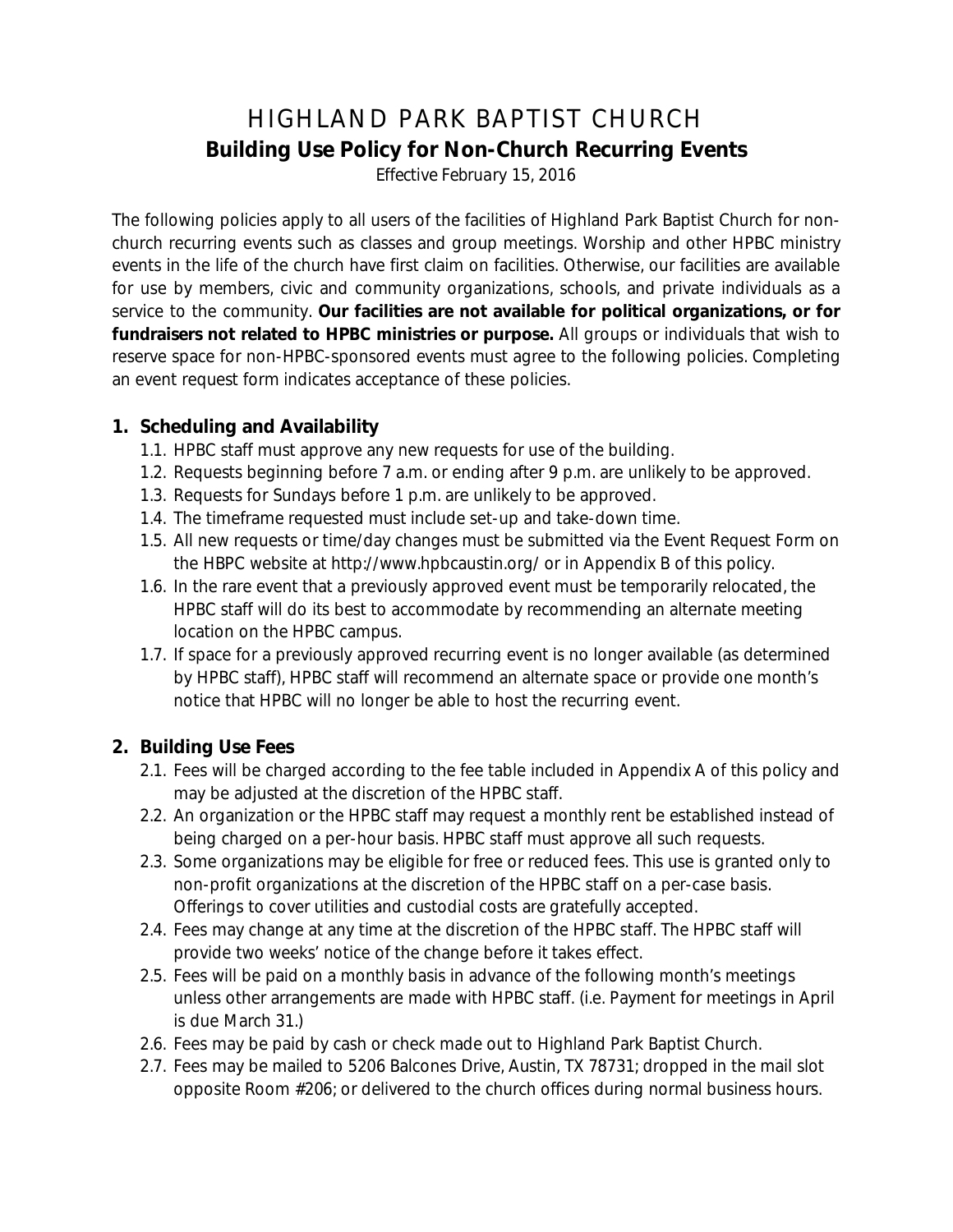#### **3. Set-up and Take-down**

- 3.1. Set-up and take-down by HPBC staff may be requested in certain events, but is dependent upon staff availability.
- 3.2. A set-up and take-down fee applies to all non-church events. (See Appendix A.)
- 3.3. Set-up needs should be noted on the event request form, whether set-up is provided by HPBC staff or not. This ensures we place groups in the most appropriate space.
- 3.4. Furniture may not be moved to a different room or dragged across floors.
- 3.5. All furniture must be returned to the original configuration of the room.
- 3.6. Thermostats will be scheduled so that the occupied space is a comfortable temperature. Only HPBC staff may adjust thermostats.
- 3.7. All lights must be turned off at the completion of the event, including in common areas if there is no one else in the building.

#### **4. Cleaning and Building Care**

- 4.1. Please leave our spaces clean. HPBC does not have 24/7 custodial care and relies on our tenants to maintain cleanliness throughout the building.
- 4.2. All trash should be bagged and taken to the dumpster in the parking lot on the west side of the building.
- 4.3. No food or drinks other than water are allowed in carpeted areas or the Sanctuary.
- 4.4. Smoking is not permitted anywhere on the HPBC campus.
- 4.5. Use only blue painter's tape to affix items to the walls temporarily. Thumbtacks, pushpins, staples, or other types of tape are not allowed.
- 4.6. Confetti, glitter, hay/straw, rice, gum, silly string, or other similarly "messy" supplies may not be used anywhere on the HPBC campus.
- 4.7. Messes should be cleaned up immediately to avoid stains or permanent damage.
- 4.8. Damages or maintenance needs should be reported as soon as possible to HPBC staff.

#### **5. Security**

- 5.1. A security contact must be appointed for any events taking place outside regular church business hours. This person will be issued an access card and any additional keys necessary, **and must be present for every meeting**.
- 5.2. Multiple security contacts may be provided access cards and keys if necessary.
- 5.3. All security contacts must make an appointment to be trained on the alarm system and sign a Security Agreement (see Appendix C) before keys are issued.
- 5.4. Access cards and keys may not be given to anyone other than the person who signed for them. If the organization wishes to change security contacts or add a new security contact, the new security contact must follow the steps outlined in Section 5.3.
- 5.5. A \$25 refundable key deposit is required for all access keys. The deposit will be refunded when the security contact returns all keys to the church.
- 5.6. Access cards will only be functional for a time period from one hour before to one hour after the scheduled meeting time(s). If you need to access the building at other times, you must contact the church office to be scheduled.
- 5.7. Failure to comply with the Security policies outlined here and in Appendix C may result in forfeiture of the deposit, additional fines, and/or revocation of access to the building.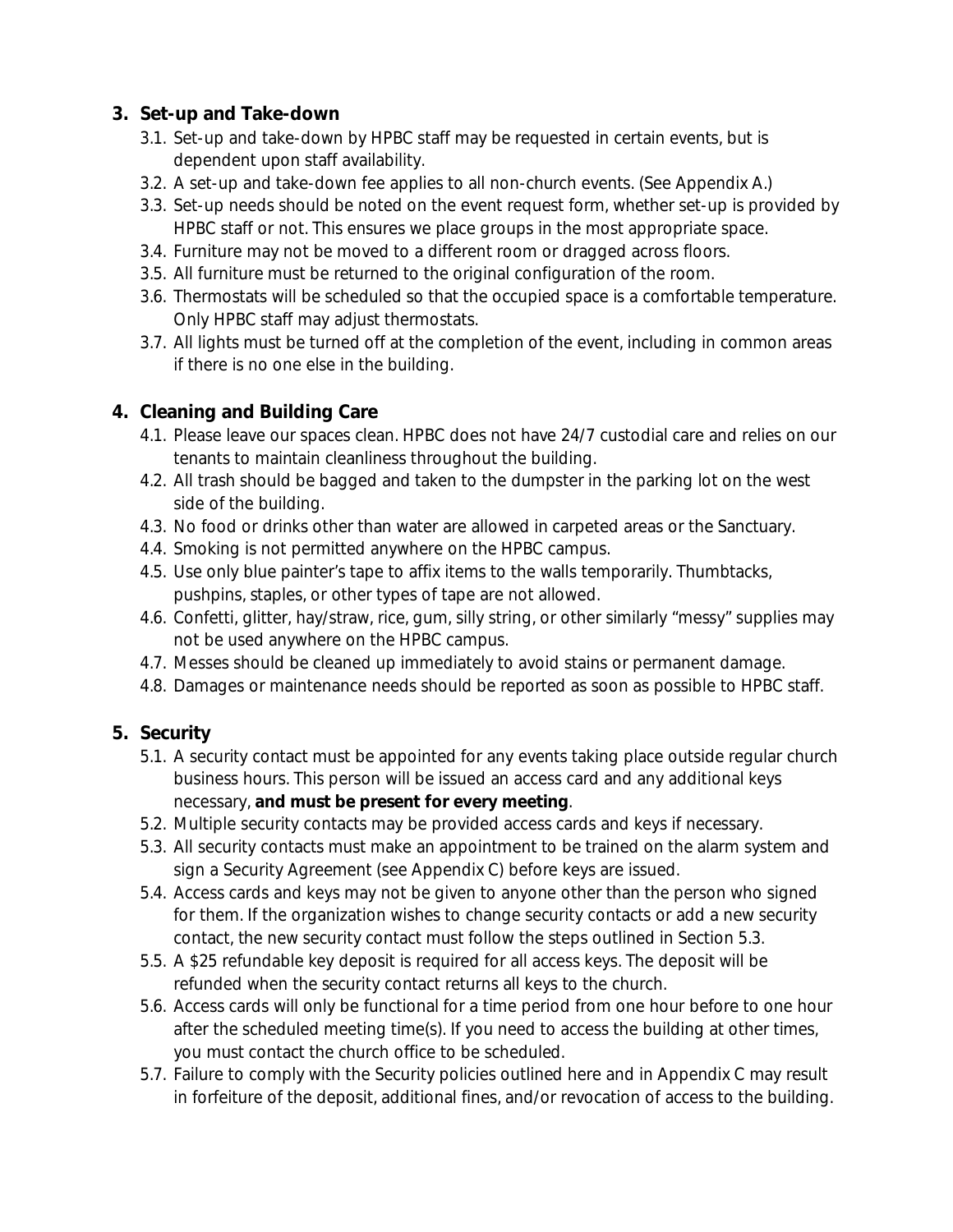#### **6. Food and Drink**

- 6.1. No food or drinks other than water are allowed in carpeted areas or the Sanctuary.
- 6.2. Groups meeting in the second floor classrooms may use the common area around the sink to serve snacks and/or drinks.
- 6.3. No alcoholic beverages of any kind may be brought on to the premises.

#### **7. Parking**

- 7.1. Unless expressed otherwise by HPBC staff, building use fees include the use of the parking lot.
- 7.2. Staff parking spaces, marked on the west side of the building, are reserved at all times.
- 7.3. Multiple events may be occurring in the building, so all spaces may not be available at all times. Please list any parking needs on the Event Request Form.

#### **8. Rental Agreement**

- 8.1. The Event Request Form (see Appendix B.) will serve as a rental agreement between the group and the church unless a separate rental agreement is requested by the group or the HPBC staff.
- 8.2. The agreement exists on a month-to-month basis; the HPBC staff or the group may request to terminate the agreement at any time, effective the following calendar month.
- 8.3. Each agreement will be reevaluated on an annual basis by the HPBC staff, and a new event request form or agreement will be signed annually. At this time, the group must also provide updated contact information and security contacts.

### **9. Special Events**

- 9.1. In the event that a group with a regular recurring meeting at HPBC wishes to have a special event at the church outside their regular meeting time, the group must fill out an Event Request Form for a single event.
- 9.2. The policies and fees set forth in the Building Use Policy for Single Non-Church Events may be adjusted or waived for groups that have recurring meetings at HPBC at the discretion of the HPBC staff on a per-case basis.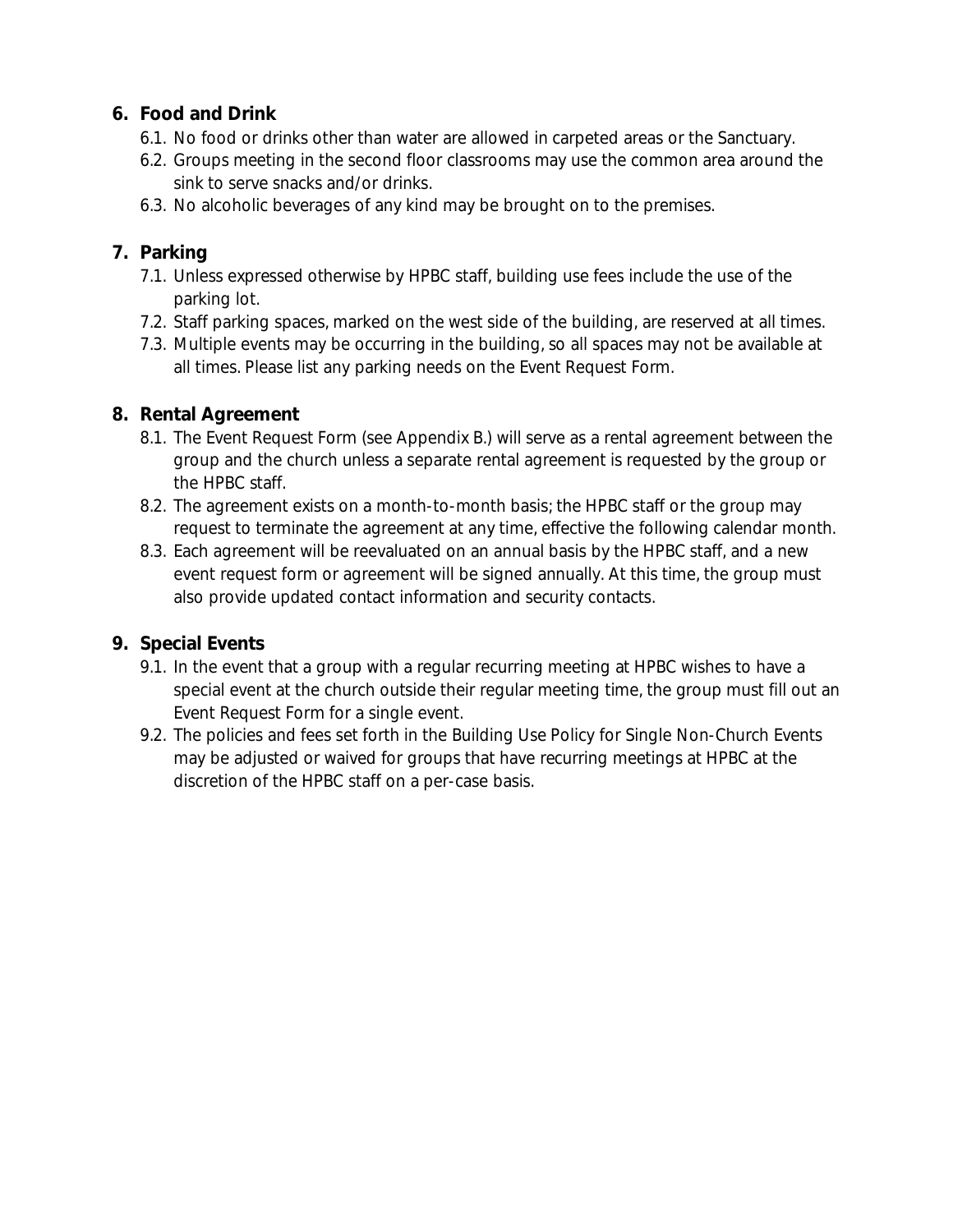## **Appendix A. Fee Table** (Non-Church Recurring Event)

| <b>AREA</b>            | <b>COMMENTS</b>                           | <b>PRICE PER HOUR</b> |
|------------------------|-------------------------------------------|-----------------------|
| Sanctuary              | Unavailable Sunday mornings               | \$50                  |
| Sapp Hall              | Unavailable Wednesday evenings            | \$50                  |
| Lobby / Atrium         | Unavailable Sundays                       | \$30                  |
| Parlor                 |                                           | \$30                  |
| Choir Room             | At the discretion of the Worship Ministry | \$30                  |
| <b>Recreation Room</b> | At the discretion of the Associate Pastor | \$30                  |
| Multi-Purpose Room     | At the discretion of the Associate Pastor | \$25                  |
| Classroom              |                                           | \$20                  |
| <b>Burchette Room</b>  |                                           | \$20                  |
| Chapel                 | Only available for single events          | Unavailable *         |

*Please note that fees and room assignments are subject to HPBC staff discretion.*

| <b>SERVICE</b> | <b>COMMENTS</b>                                  | <b>PRICE PER HOUR</b> |
|----------------|--------------------------------------------------|-----------------------|
|                | Set-up and take-down   If provided by HPBC staff | \$25                  |
| Cleaning fee   | If space is not found as it was                  | \$25                  |

*\* Our Chapel is not yet connected to a thermostat with scheduling capabilities. Until we are able to set a recurring schedule for the Chapel thermostat, it is available only for single events. A group with recurring meetings may request the Chapel for special events, as described in Section 9.*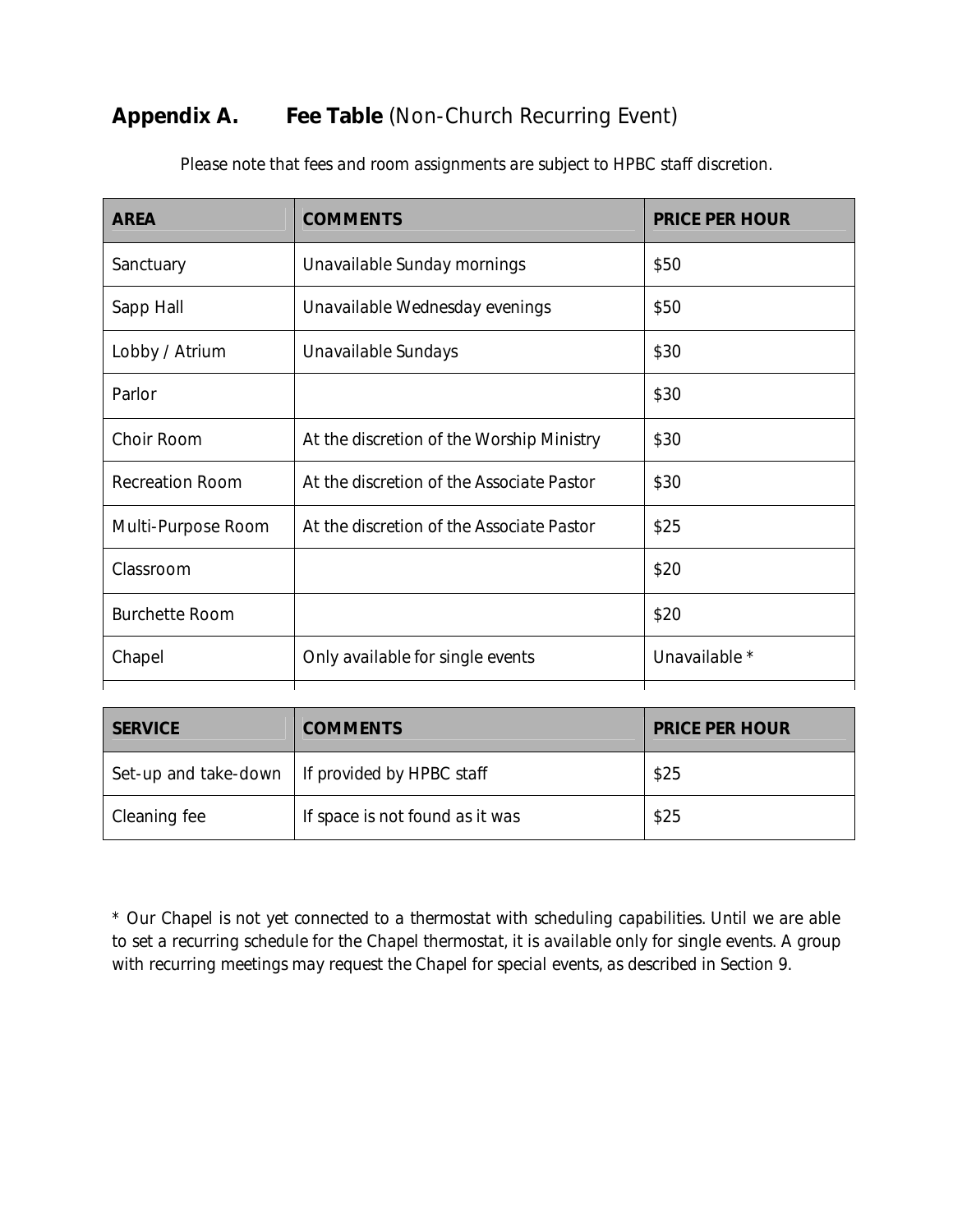# **Appendix B. Event Request Form** (Non-Church Recurring Event)

| (i.e. "Every Wednesday"; alternatively, a requested schedule may be attached to this form) |                            |                                                                                  |
|--------------------------------------------------------------------------------------------|----------------------------|----------------------------------------------------------------------------------|
|                                                                                            |                            |                                                                                  |
|                                                                                            |                            |                                                                                  |
|                                                                                            |                            |                                                                                  |
|                                                                                            |                            | ,我们也不会有什么。""我们的人,我们也不会有什么?""我们的人,我们也不会有什么?""我们的人,我们也不会有什么?""我们的人,我们也不会有什么?""我们的人 |
|                                                                                            |                            |                                                                                  |
| Set-up needed by HPBC staff?                                                               | Yes                        | <b>No</b>                                                                        |
|                                                                                            |                            |                                                                                  |
|                                                                                            |                            |                                                                                  |
|                                                                                            |                            |                                                                                  |
|                                                                                            | <b>FOR OFFICE USE ONLY</b> |                                                                                  |
|                                                                                            |                            |                                                                                  |
|                                                                                            |                            |                                                                                  |